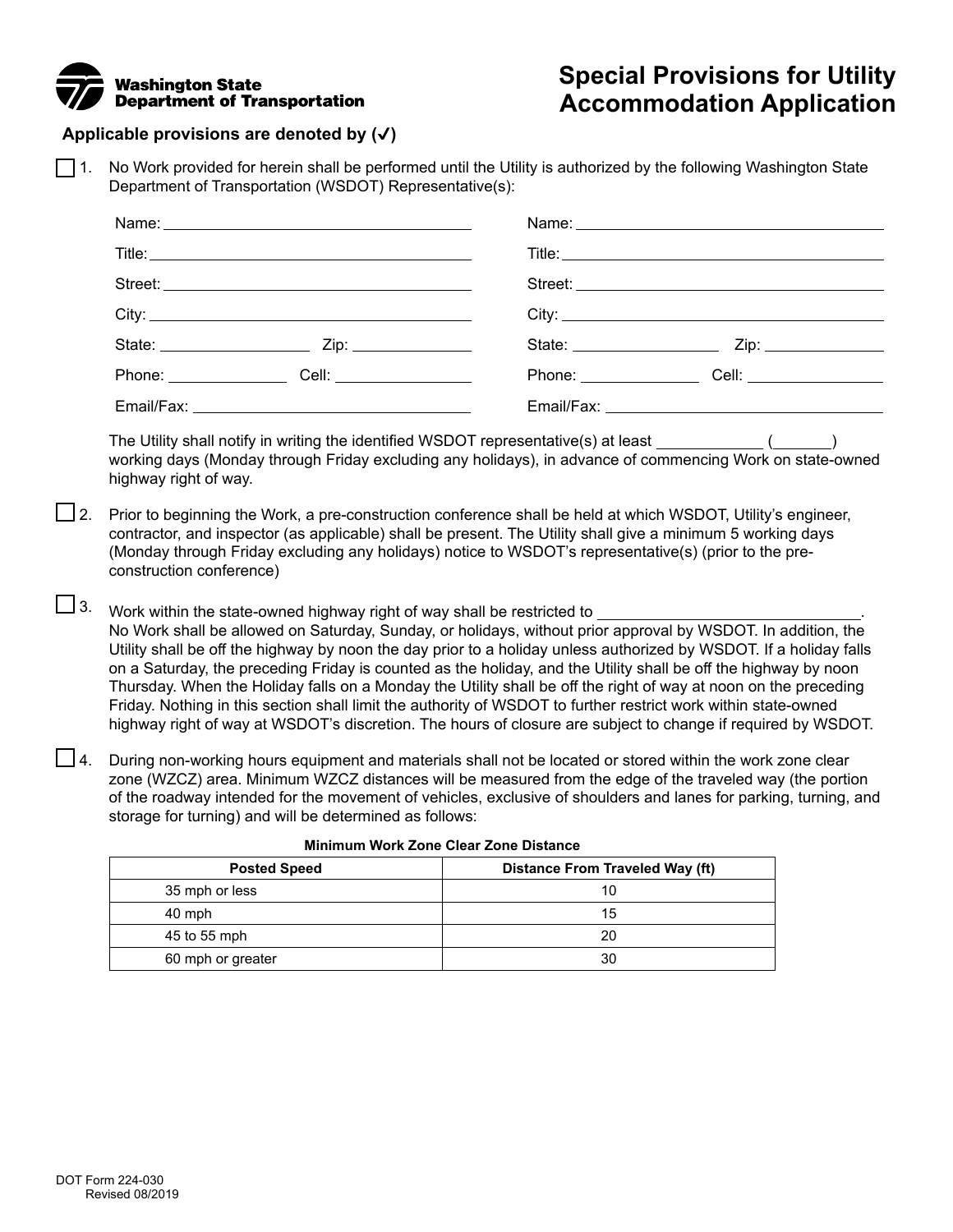$\Box$  5. In the event that during the course of this project an inadvertent discovery of historical/archeological objects, human remains, or a bone/bones of uncertain origin is made, the Utility shall immediately cease operations and contact WSDOT Representative in section 1 and WSDOT Archaeologist:

| Name:  |  |
|--------|--|
| Phone: |  |
|        |  |

Email:

Determination of necessary follow-up actions or the ability to continue work shall be at the sole discretion of the WSDOT.

- $\Box$  6. The Utility agrees that, in the event any construction and/or maintenance of the highway facility becomes necessary within the proximity of the utility installation, it is expressly understood that, upon request from WSDOT's representative, the Utility will promptly identify and locate by suitable field markings any and all of its underground facilities so that WSDOT or its contractor can be fully apprised at all times of their precise locations.
- $\square$  7. Construction of this facility will not be permitted from the shoulders or through the traffic lanes and/or ramps of SR . All construction access will be from

#### **BOND AND INSURANCE COVERAGE**

- $\square$  8. The Utility has provided bond coverage for the Work under this Permit or Franchise by furnishing a blanket surety bond held by WSDOT at the WSDOT Headquarters Utilities in Olympia, WA.
- $\Box$  9. The Utility or its contractor shall provide a surety bond to WSDOT in the amount of \$ \_\_\_\_\_\_\_\_\_\_, written by a surety company authorized to do business in the State of Washington, or shall set up a WSDOT approved escrow account prior to the start of construction to cover the Work under this Permit or Franchise. The surety bond or escrow account shall remain in force for a period of one (1) year after the written notice of completion of the Work (as provided in general provision 11), except that when the Work impacts the paved highway (open cuts, bores or damage to the highway surface), the Utility shall be required to maintain the surety bond or escrow account for a period of two (2) years after the notice of completion.
- $\Box$  10. When the Utility chooses to perform the Work with other than its own forces and requires its contractor to provide a surety bond to WSDOT before performing any Work to ensure compliance with all of the terms and conditions of this Permit or Franchise, the bond shall be in the amount of  $\frac{1}{2}$  , written by a surety company authorized to do business in the State of Washington and shall remain in force until all Work under this Permit or Franchise has been completed, and the Utility's contractor has restored any affected WSDOT property and right of way to the satisfaction of WSDOT.
- 11. The Utility shall provide proof of insurance coverage prior to performing any Work within state-owned highway right of way, as follows:
	- (a) Commercial General Liability covering the risks of bodily injury (including death), property damage, and personal injury, including coverage for contractual liability, with a limit of not less than \$3 million per occurrence and in the aggregate.
	- (b) Business Automobile Liability (owned, hired, or non-owned) covering the risks of bodily injury (including death) and property damage, including coverage for contractual liability, with a limit of not less than \$2 million per accident.
	- (c) Employers Liability covering the risks of Utility's employees' bodily injury by accident or disease, with limits of not less than \$1 million per accident for bodily injury by accident and \$1 million per employee for bodily injury by disease.

Such insurance policies or related certificates of insurance shall name the Washington State Department of Transportation as an additional insured on all general liability, automobile liability, employers' liability, and excess policies. A forty-five (45) calendar day written notice shall be given to WSDOT prior to termination of or any material change to the policy(ies) as such relate(s) to this Permit or Franchise.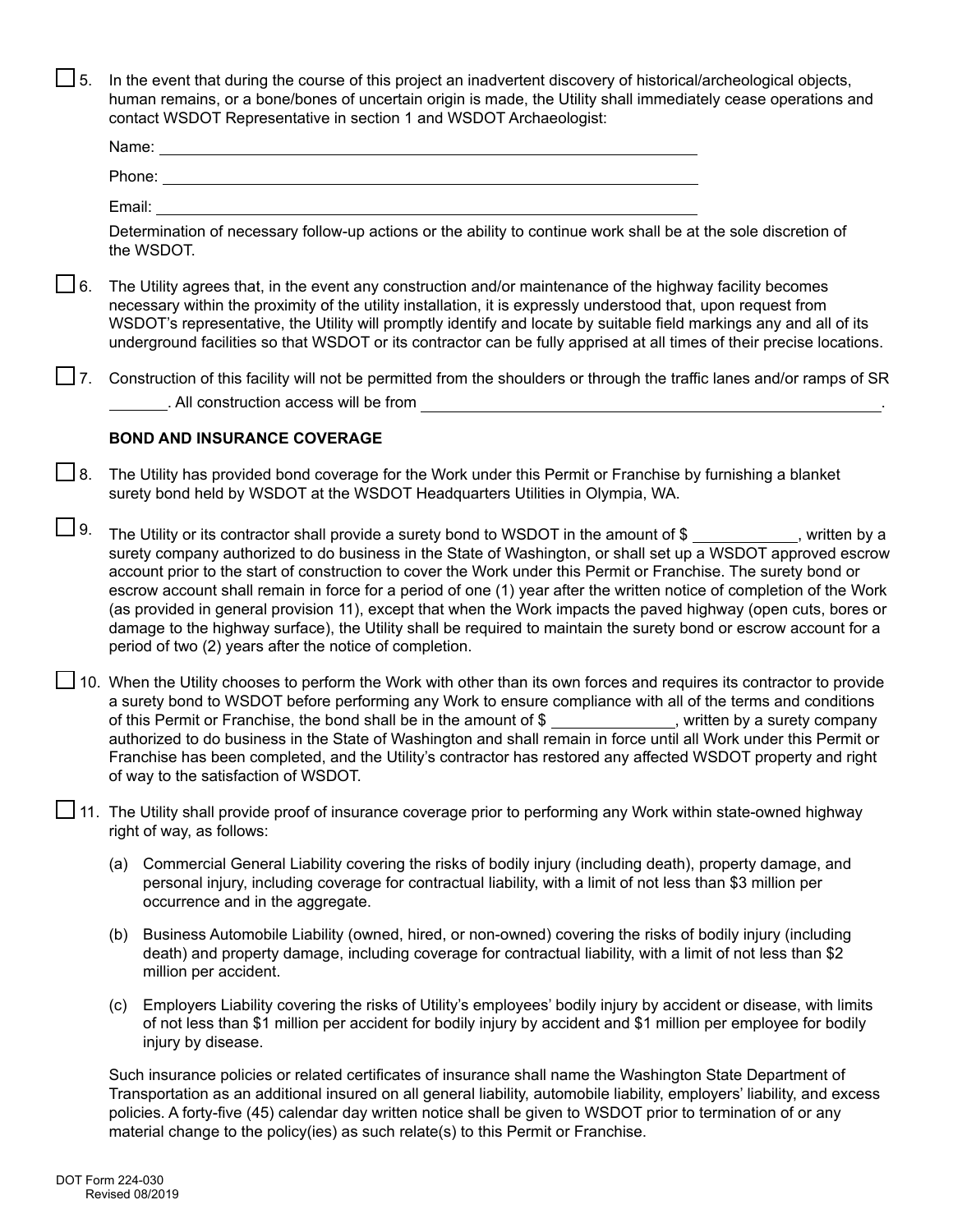□ 12. If the Utility is a city or county, it has provided verification of insurance coverage to WSDOT by providing proof of its coverage through a Risk Pool or verification that the city or county is self-insured, to comply with the insurance terms and conditions of this Permit or Franchise.

#### **UNDERGROUND FACILITIES**

13. The Utility shall completely remove all Deactivated Facilities (as defined in Washington State Department of Transportation *Utilities Manual* M 22-87).

14. Deactivated facilities left within the state owned right of way shall remain owned by the Utility, who shall continue to bear all responsibility for any future costs incurred for removal of the Deactivated facilities if required by WSDOT in its sole discretion.

15. For underground facilities, markers shall be placed at both ends of a crossing, and at all changes in offset distance from right of way line or centerline of the highway and placed approximately every 500 feet for longitudinal installations. Marker information as a minimum shall include owner name, pipeline or cable identification and station, and telephone number or other means to contact a local office. Markers must be in compliance with WSDOTs *Standard Specifications for Road, Bridge, and Municipal Construction Manual* M 41-10, Division 9 (9-17 Flexible Guideposts), not create a safety hazard, and all markers shall be placed and maintained so as to minimize interference with WSDOT maintenance operations. It is the Utility's responsibility to maintain its markers. Maintenance of markers includes but is not limited to update of Utility's name (if changed) or Utility's successors' or assigns' contact information, and replacement of damaged or missing markers.

 $\Box$  16. All underground facilities shall include a component by which the utility can be located with conventional methods, provided that for all installations in trenches, the Utility shall install detector tape approximately 12 inches above the underground facility. The tape shall conform to the standards of the American Public Works Association Uniform Color Code.

 $□$  17. Utility facilities or casings for facilities crossing under highways surfaced with oil, asphalt concrete pavement, or cement concrete pavement shall be by trenchless construction, using the appropriate equipment to jack, bore, or auger the facility through the highway prism with a minimum depth of 5 feet along any point from the top of facility to the lowest point of the finished highway grade, at a minimum of 3.5 feet depth from bottom of ditch/toe of slope to top of facility or casing.

| 18. If PVC or HDPE casings are utilized for crossings, they shall be greater than Schedule 80 or equivalent or as |  |
|-------------------------------------------------------------------------------------------------------------------|--|
| approved by WSDOT.                                                                                                |  |

 $\Box$  19. Casing requirements (WAC 468-34-210) for utilities are specified individually or in whole on the attached exhibits. Any variances to these casing requirements must be approved by WSDOT, in writing prior to installation.

20. Pipeline installation shall meet the provisions of chapter 480-93 WAC, Gas Companies- Safety, and amendments thereto.

 $\Box$  21. Open trenching (cutting a trench for direct placement of a utility that does not include cutting an existing paved highway surface) will only be allowed at the locations identified on the plan sheets and/or listed on Exhibit(s)

, with restoration to be performed as noted on the attached "Open Trench Detail,"

Exhibit .

- $\Box$  22. Open cuts (cutting a trench for direct placement of a utility that does include cutting the existing paved highway surface) of the highway are a variance to WSDOT policy, requiring justification (Open Cut Variance Request) and approval by WSDOT prior to the Work beginning. Open cuts are only allowed at approved locations identified on the plan sheets and/or listed on Exhibit(s) Materian matches with restoration to be performed as noted on the attached "Open Cut Detail," Exhibit .
- □ 23. If determined necessary by WSDOT representative, any or all of the excavated material shall be removed and replaced with suitable material as specified by WSDOT. It is the Utility's responsibility to obtain any necessary permits or comply with applicable requirements to haul or dispose of any excavated material.